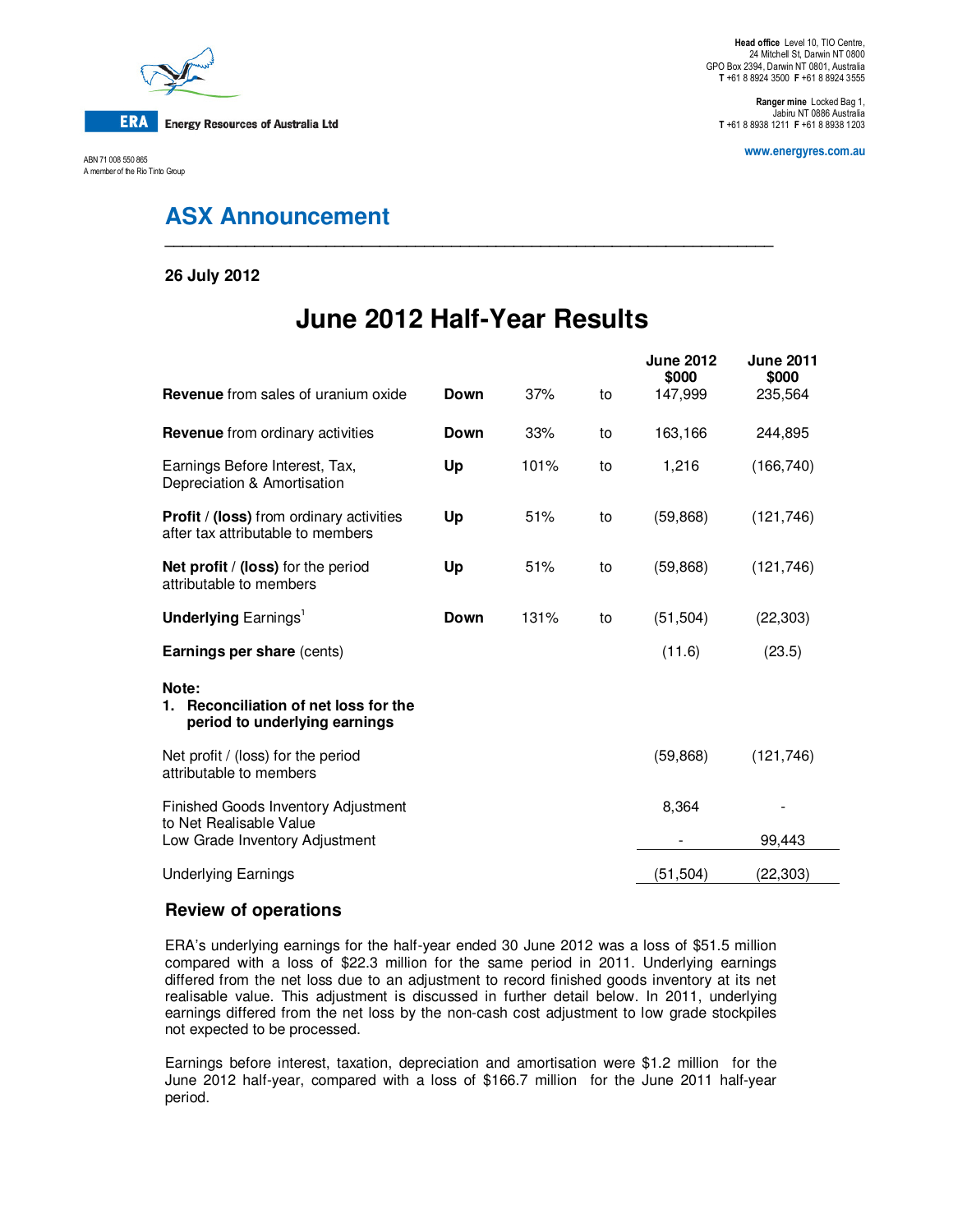

Revenues from sales of uranium oxide decreased to \$148.0 million from \$235.6 million in the June 2011 half-year, due to lower sales volume, lower average realised sales price and higher A\$:US\$ exchange rate. Sales volume was lower for the period at 1,229 tonnes compared with the June 2011 half-year of 1,825 tonnes. As in previous years, 2012 sales are heavily weighted towards the second half of the year.

The average realised sales price of uranium oxide for the June 2012 half-year was US\$57.57 per pound compared with US\$60.82 per pound for the corresponding period in 2011. This change is largely attributable to a decrease in the long term uranium price indicators. For the 2012 half-year, the average long term uranium price indicator for uranium oxide was US\$60.67 per pound and the average spot price was US\$51.53 per pound, compared to \$US69.67 per pound and \$US63.59 per pound respectively for the same period in 2011.

As sales of uranium oxide are denominated in US dollars, the strengthening Australian dollar also impacted revenue from sales. The average A\$:US\$ exchange rate for the first half of 2012 was US105.4 cents compared to US103.9 cents in the June 2011 half-year.

Uranium oxide produced for the period was 1,244 tonnes compared with 601 tonnes for the June 2011 half-year. Production of uranium oxide in 2011 was significantly impacted by the suspension of processing operations from 28 January 2011 to 15 June 2011 as a result of the extreme rainfall at the Ranger mine over the 2010/2011 wet season.

Plant performance has continued strongly in the June 2012 half-year with operations optimised for the processing of low grade stockpiled material. Optimisation focused on balancing milling rates and recoveries with ore characteristics and process reagents. Whilst this adversely impacted mill recovery in the June 2012 half-year, it yielded an increase in the operating margin. These techniques will be utilised further when all available high grade reserves have been milled.

Material mined for the June 2012 half-year was significantly higher than the corresponding period of 2011. In the June 2012 half-year, mining activity primarily focused on the stockpiles as in-pit mining was restricted due to the water levels in Pit 3. Following the end of the 2011/2012 wet season, dewatering operations proceeded ahead of schedule with full mining access to Pit 3 obtained in late May 2012. Since that time, the productivity of the mining fleet has been high with the majority of the ore mined for the June 2012 Quarter having been produced during the month of June 2012. At this time, ERA expects to complete mining in Pit 3 by the end of 2012.

Cash costs for the 2012 half-year were marginally lower than the corresponding period in 2011. Higher raw material usage was offset by reduced purchases of uranium oxide and lower contractor usage.

The June 2012 half-year saw high levels of plant utilisation compared to the corresponding period in 2011, which was significantly affected by the suspension of processing plant operations from 28 January 2011 to 15 June 2011. The high plant utilisation in the June 2012 half-year resulted in the use of significantly higher volumes of major consumables, including sulphuric acid, lime and diesel compared to the same period in 2011.

During the June 2012 half year period, ERA purchased 387 tonnes of uranium oxide, at a cost of \$43.3 million, to meet its 2012 sales schedule. This resulted from the record December 2011 rainfall that prevented ERA from fully dewatering Pit 3 and accessing the high grade ore located at the bottom of the pit. In the June 2011 half-year, ERA purchased 405 tonnes of uranium oxide, at a cost of \$47.8 million.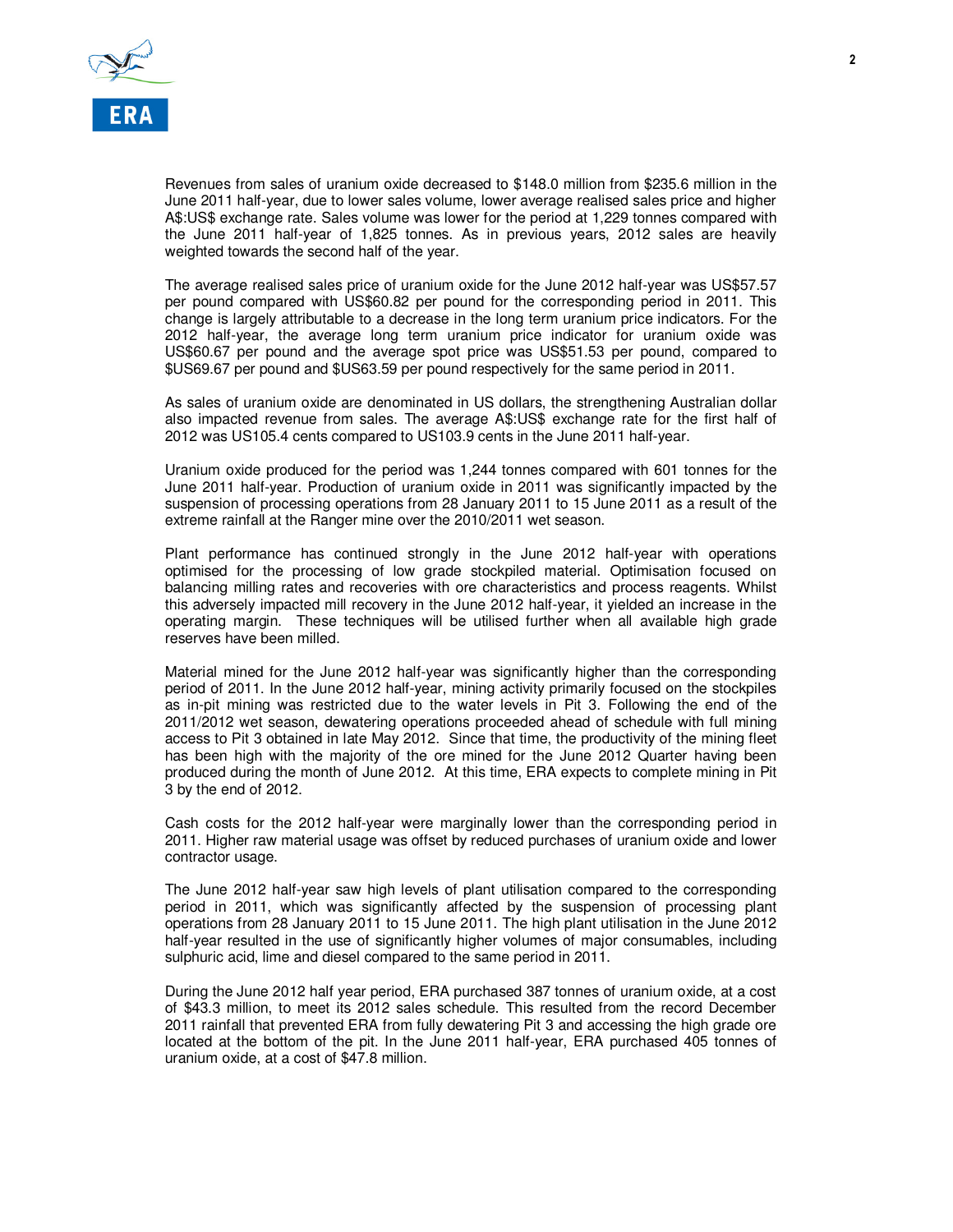

Employee benefits and contractor expenses for the June 2012 half-year are below those in the June 2011 half-year, primarily due to reduced maintenance activity in 2012. During the suspension of processing operations in the June 2011 half-year, ERA undertook a comprehensive planned maintenance programme.

As previously foreshadowed, ERA's non-cash costs have increased significantly in the June 2012 half-year. Financing costs have increased as a result of the unwinding of the discount associated with the rehabilitation provision, which was significantly increased in June 2011. Depreciation, which is largely calculated on an units of production basis, has significantly increased due to the reduced Ranger Ore Reserves following the adjustment announced in August 2011, the increase in the value of property, plant and equipment (predominately driven by the increase in the non-current asset associated with the rehabilitation provision) and the significantly higher production levels in the June 2012 half-year when compared to the corresponding period in 2011.

At 30 June 2012, a \$12 million (pre-tax) adjustment was made to finished goods inventory to record it at its net realisable value. This was due to the increased non-cash costs and modest June 2012 half-year production, which drove the total unit cost of inventory above the expected sales price. Based on the current 2012 forecast production, the total unit cost of inventory is expected to drop below the anticipated sales price in the next period.

### **Exploration**

ERA resumed its exploration program on the Ranger Project Area during the second quarter of 2012 following the 2011/2012 wet season. Exploration drilling activities in the June 2012 half-year were limited as the 2011/2012 wet season restricted access to the target areas on the Ranger Project Area.

Exploration expenditure for the June 2012 half-year was \$15 million, comprising \$10 million for the Ranger 3 Deeps exploration decline and \$5 million on surface exploration activities. This compares to exploration expenditure of \$1 million in the corresponding period in 2011.

In late May 2012, ERA recommenced drilling on targets in close proximity to Pit 3. To date, no significant mineralisation has been identified. During the second half of the year, drilling will be focused on target areas in the north of the Ranger Project Area.

#### **Ranger 3 Deeps Exploration Decline**

On 1 May 2012, ERA commenced construction of the Ranger 3 Deeps exploration decline at the Ranger mine. Construction continues to progress with excavation of the boxcut scheduled for completion by the end of July 2012. Work on the decline is scheduled to commence in November 2012 with ERA targeting completion of the first 100 metres of the decline by the end of 2012. The project remains on schedule and within budget.

ERA has engaged Macmahon Holdings Limited to construct the 2,200 metre decline to a depth of approximately 400 metres.

ERA will invest an estimated \$120 million in the Ranger 3 Deeps exploration decline project to conduct close spaced underground exploration drilling to further define the Ranger 3 Deeps ore body, and to explore areas adjacent to the resource.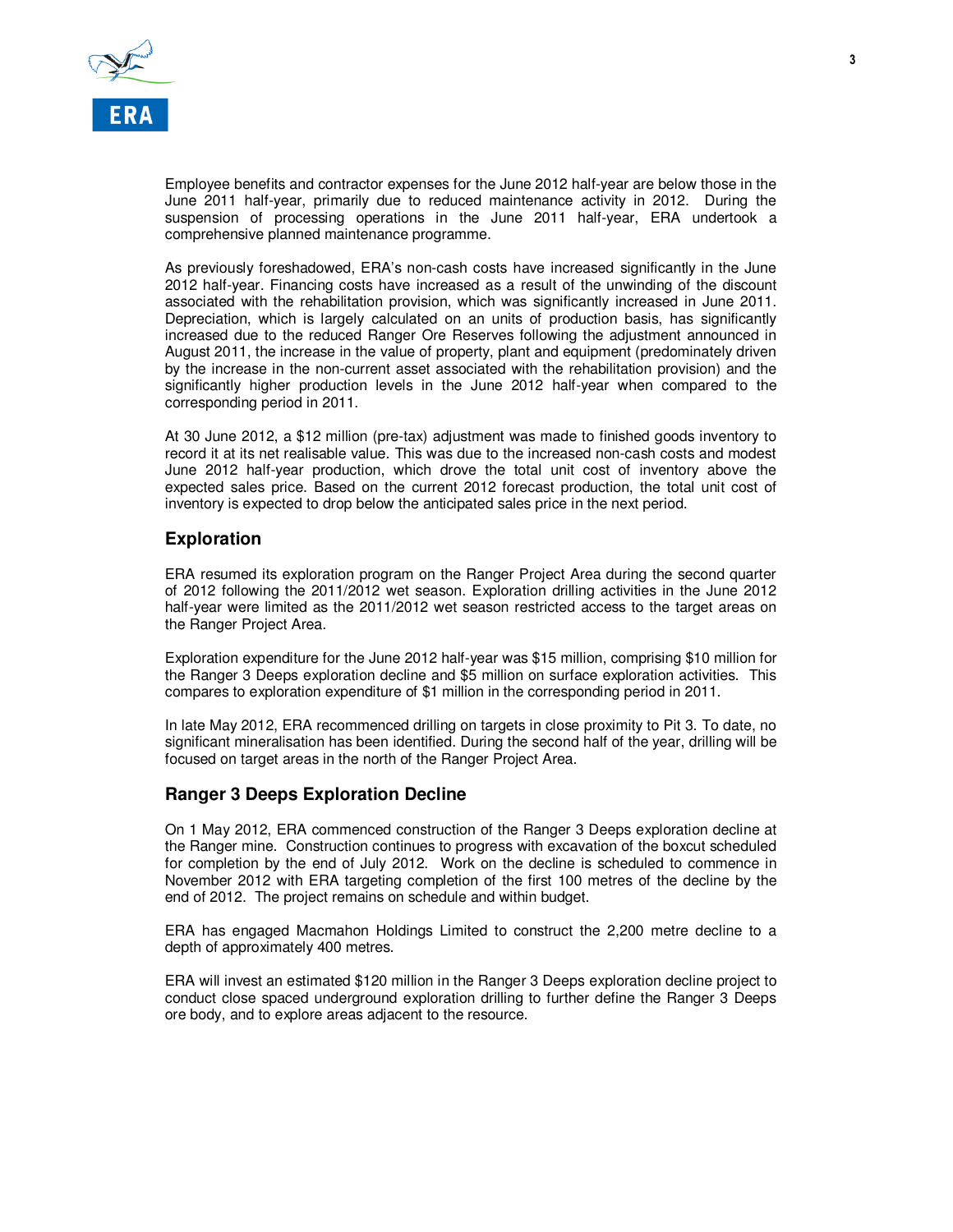

### **Ranger 3 Deeps Mine Prefeasibility Study**

On 14 June 2012, the ERA Board approved the Ranger 3 Deeps mine prefeasibility study at an estimated cost of \$57 million. This study will evaluate and confirm the scope for a possible Ranger 3 Deeps underground mine. It will also include 16,000 metres of drilling for resource definition (in addition to the 35,000 metres of drilling approved as part of the Ranger 3 Deeps exploration decline project), a 1,600 metre extension of the decline and the installation of a ventilation shaft.

### **Brine Concentrator**

On 1 February 2012, the ERA Board approved the design, construction and commissioning of a brine concentrator at the Ranger mine with the nominal capacity to treat 1.83 gigalitres per annum of process water. The estimated total capital expenditure for the Brine Concentrator project is \$220 million, which includes an amount of \$65 million for the procurement of long lead time items previously approved by the Board.

ERA has entered into a contract with HPD LLC, a subsidiary of Veolia Water Solutions and Technologies, for the design and supply of the brine concentrator units.

Site preparation works are well underway with the successful completion of the demolition of the acid plant. All components of the brine concentrator units are expected to arrive in the Northern Territory by the end of 2012 with the facility planned to be fully commissioned in the second half of 2013.

The construction of the project remains on schedule and within budget.

### **Relationship with Traditional Owners**

The June 2012 half-year saw further improvement in the relationship between ERA and the Mirarr Traditional Aboriginal Owners of the Ranger Project Area, represented by the Gundjeihmi Aboriginal Corporation ('GAC').

Discussions on a mining agreement, which respects Mirarr traditional ownership of the Ranger Project Area and entitles them to a greater level of participation in the benefits from mining on their land, have significantly advanced in 2012 with the agreement expected to be concluded during the second half of 2012.

In parallel, ERA and the GAC have worked closely together on a range of matters which included the joint announcement in March 2012 of the establishment of an independent surface water study at the Ranger mine and the decommissioning of the interim water management pond on the Jabiluka lease.

#### **Dividends**

In light of the financial results and the forecast cashflow requirements for the implementation of ERA's strategic initiatives, the ERA directors have decided not to declare an interim dividend in respect of the 2012 half-year (2011:Nil).

No final dividend was paid in respect to the 2011 financial year.